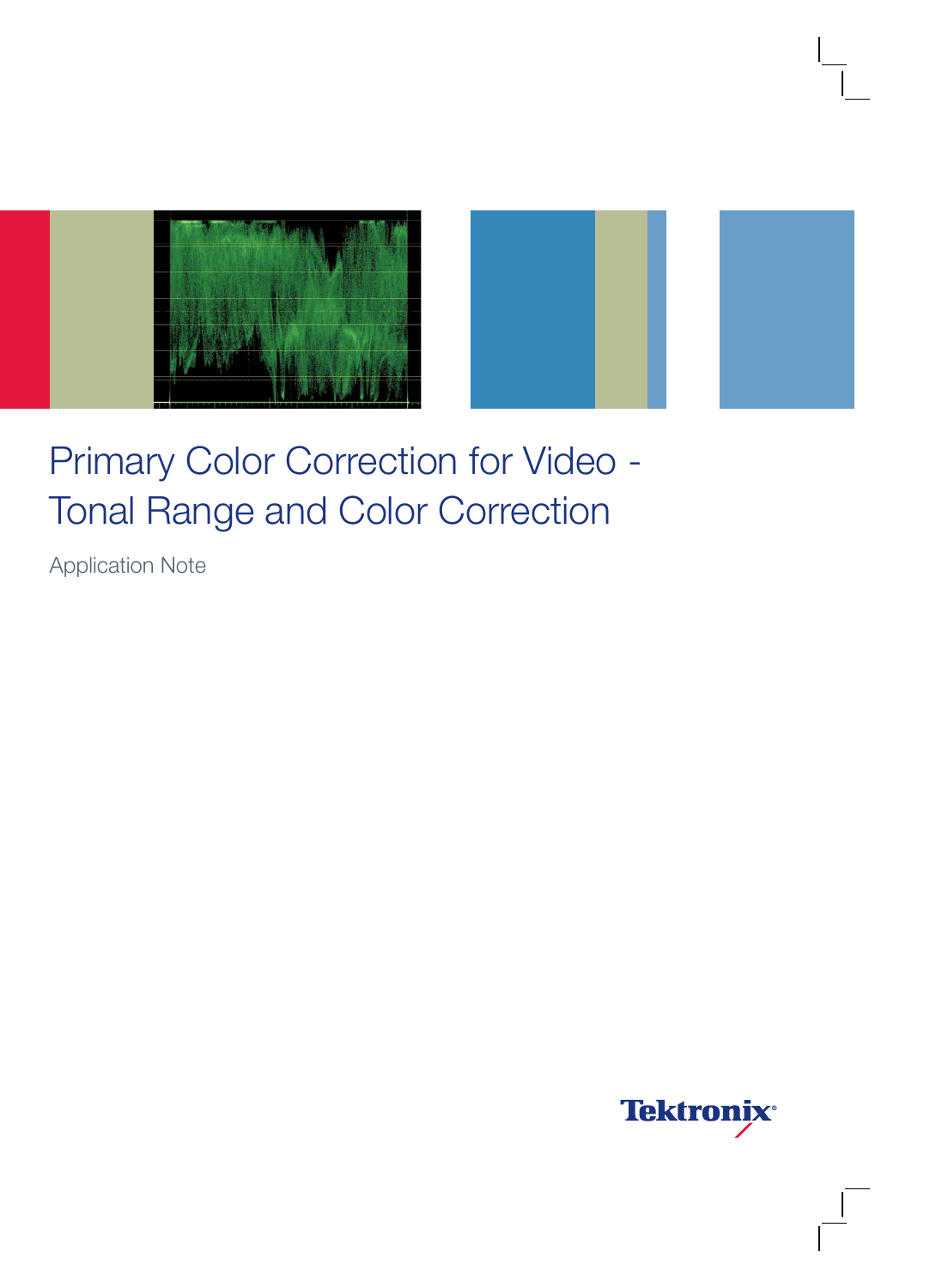

Figure 1. This is the Primary color correction user interface for Apple Color.

Primary color correction is the first step in a traditional color correction workflow which involves applying tonal range and color corrections to the entire raster or image (Figure 1).

Primary color corrections usually start with spreading out the tonal range to its fullest natural extent. Images that don't have this "spread" appear flat or washed out. To be able to do this



Figure 2. Tektronix WFM5200 is idea for both color correction in a post production environment and for field production.

tonal spread well, you need to have waveform monitors and vectorscopes. Preferably external Waveform Monitors, like the Tektronix WFM5200 (Figure 2) where you can easily and quickly see the information you want at the touch of a button.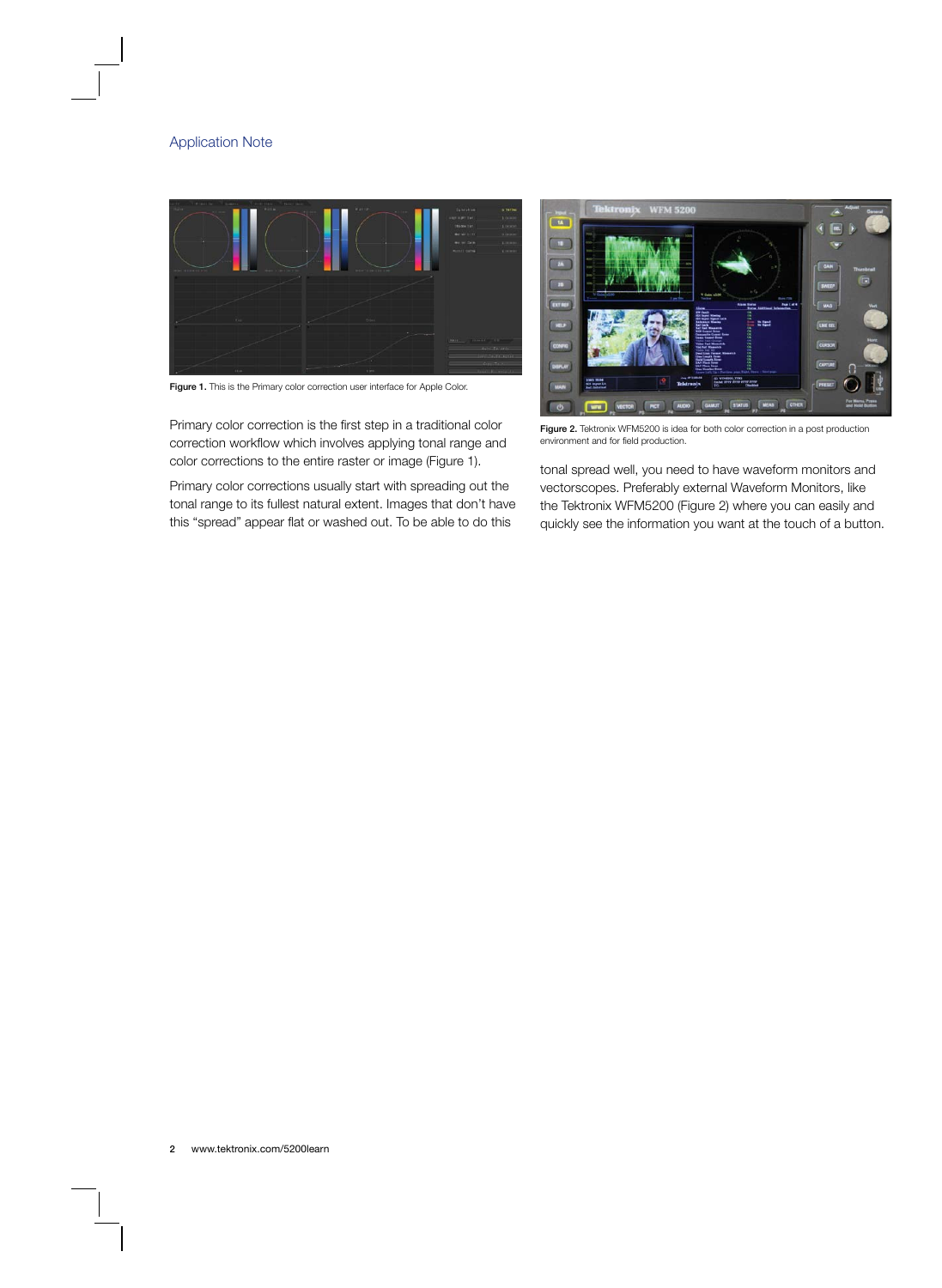

Figure 3. Master Lift, Master Gamma and Master Gain controls can be used to spread the tonal range of your picture to its fullest natural extent.



Figure 4. The Tektronix Waveform Monitor shows that the image doesn't take advantage of the full dynamic range. Blacks are lifted (above 0) and whites aren't at 100% (or 700 mv).



Refer to Figure 4 as the starting point for the correction. Note that blacks are not at 0 and whites are not at 700. Use the shadow, black or lift control to bring down your shadows to their lowest legal level (Figure 3). (Shadows, black and lift all mean the same thing. Each color correction application calls them something different.) For all forms of HD video and any form of video created digitally and viewed digitally, the level should be 0. Then bring your highlights up to 100 (refer to Figure 5). Some waveform monitors may have a scale from 0 to 700 millivolts as a form of measurement. On a Tektronix



Figure 5. The Waveform Monitor shows the tonal range after spreading. Figure 6. Tektronix waveform monitor zoomed to 5x and positioned to examine the black levels.

Waveform Monitor it's easy to change the measurement to a simple scale of 100. Press the CONFIG button. Use the arrow keys to navigate to the Graticules and Readouts menu, then over to SDI Waveform Graticules and change from Normal to Percent. A quick glossary item: the graticule refers to the measurement lines and the trace is the squiggly stuff that represents the actual image. One of the advantages to good Waveform Monitors, like the WFM5200 is that you can zoom in to the blacks or the highlights to really see the fine detail. Refer to Figure 6.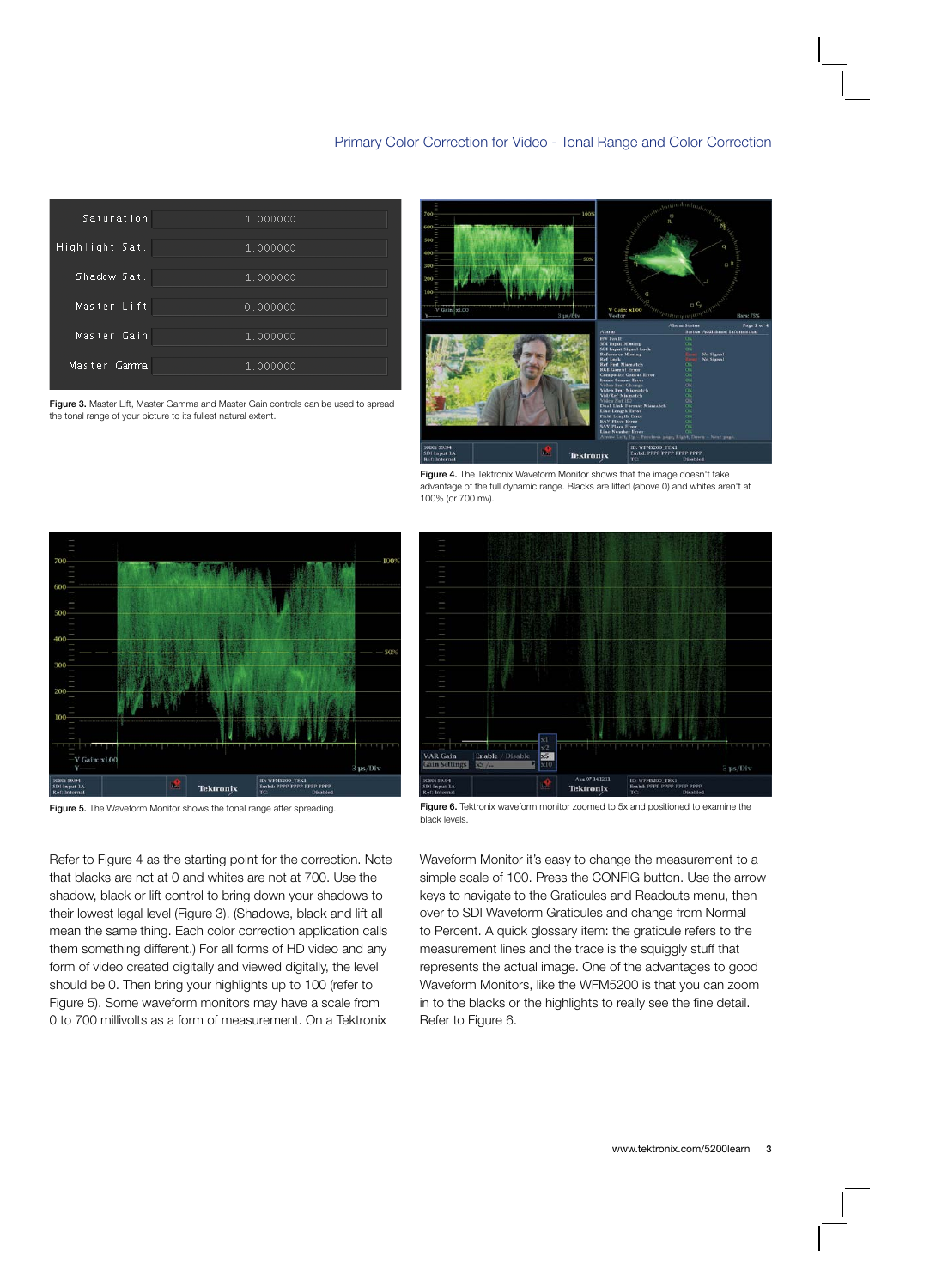

Figure 7. This is the image before the gamma adjustment.



Figure 8. This is the waveform monitor before the gamma adjustment.



Figure 9. This is the image after the gamma adjustment. This can be done to taste. It would depend on the darkness of the shots around it or maybe even the sense of gravitas of the subject of the interview, in this case.



Figure 10. This is the waveform after the gamma adjustment.

Remember that not every image has something that "deserves" to be 0 black or 100 white. You need to look at the image and see if there's something that should actually be deep black or bright white. If there is, then spread them out to 0 and 100. With the highlights and shadows adjusted to legal and appropriate levels, you may not be happy with the overall

brightness of the image. Use your gamma or midtone controls to affect the overall look. (Refer to Figures 7 and 8). Go back and look at your shadows and highlight again after doing this to ensure that they haven't changed too much (Refer to Figures 9 and 10).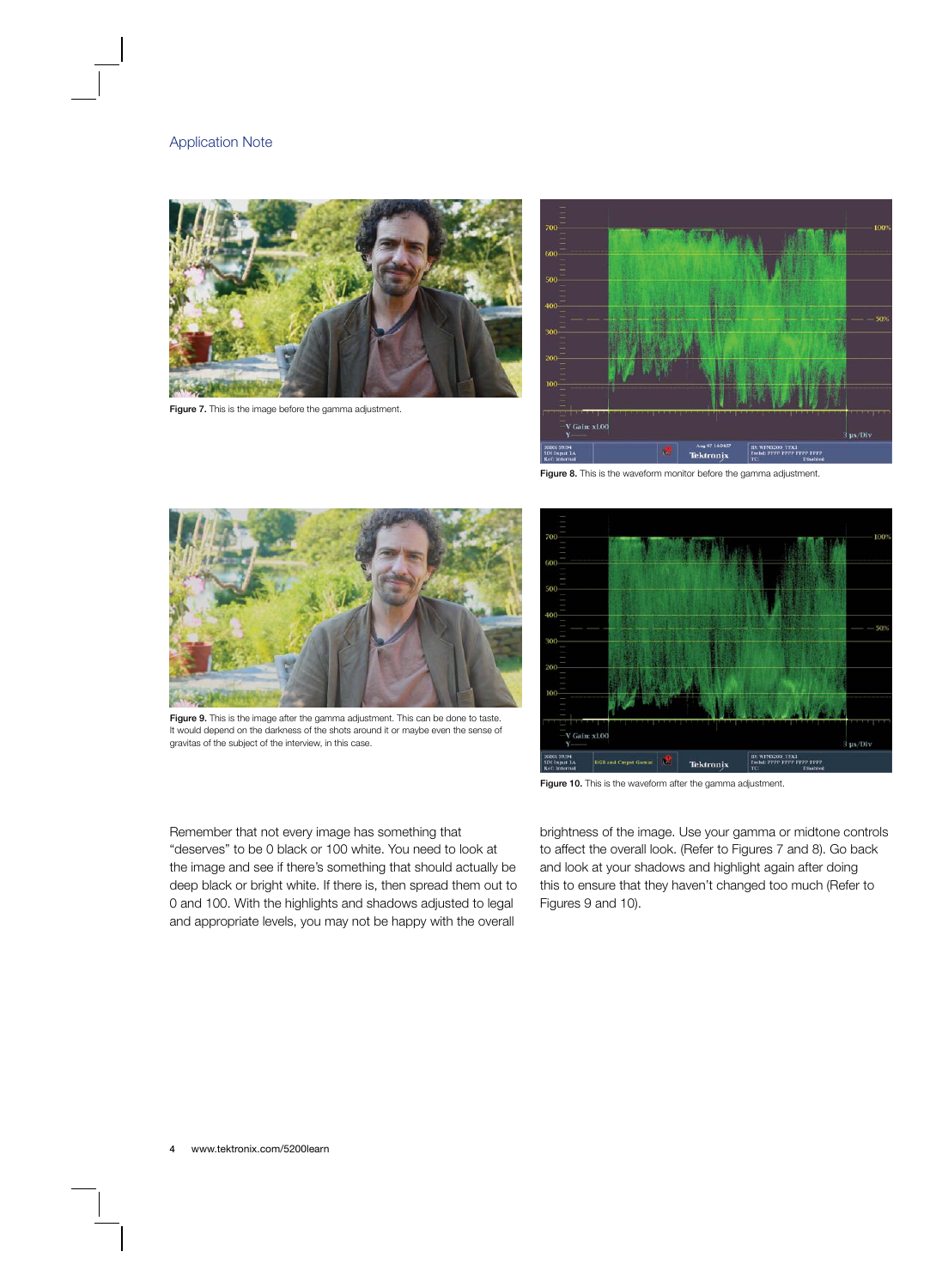





Figure 11. Neutral image **Figure 12.** Warm, "golden hour" image.



Figure 13. Cool, contrasty image.

With the tonal ranges set, see if there's an overall color bias you want to get rid of – like a bad white balance. You may want to introduce a color bias to a neutral shot (Figure 11) – perhaps to make it look like "golden hour" (Figure 12). Or maybe you want to have the color correction tell part of the story of the shot, like making it cooler or warmer or show more contrast (Figure 13).

All of these corrections can be done by looking at the WFM5200, which has a group of useful displays, including some patented displays, that are exclusive to Tektronix.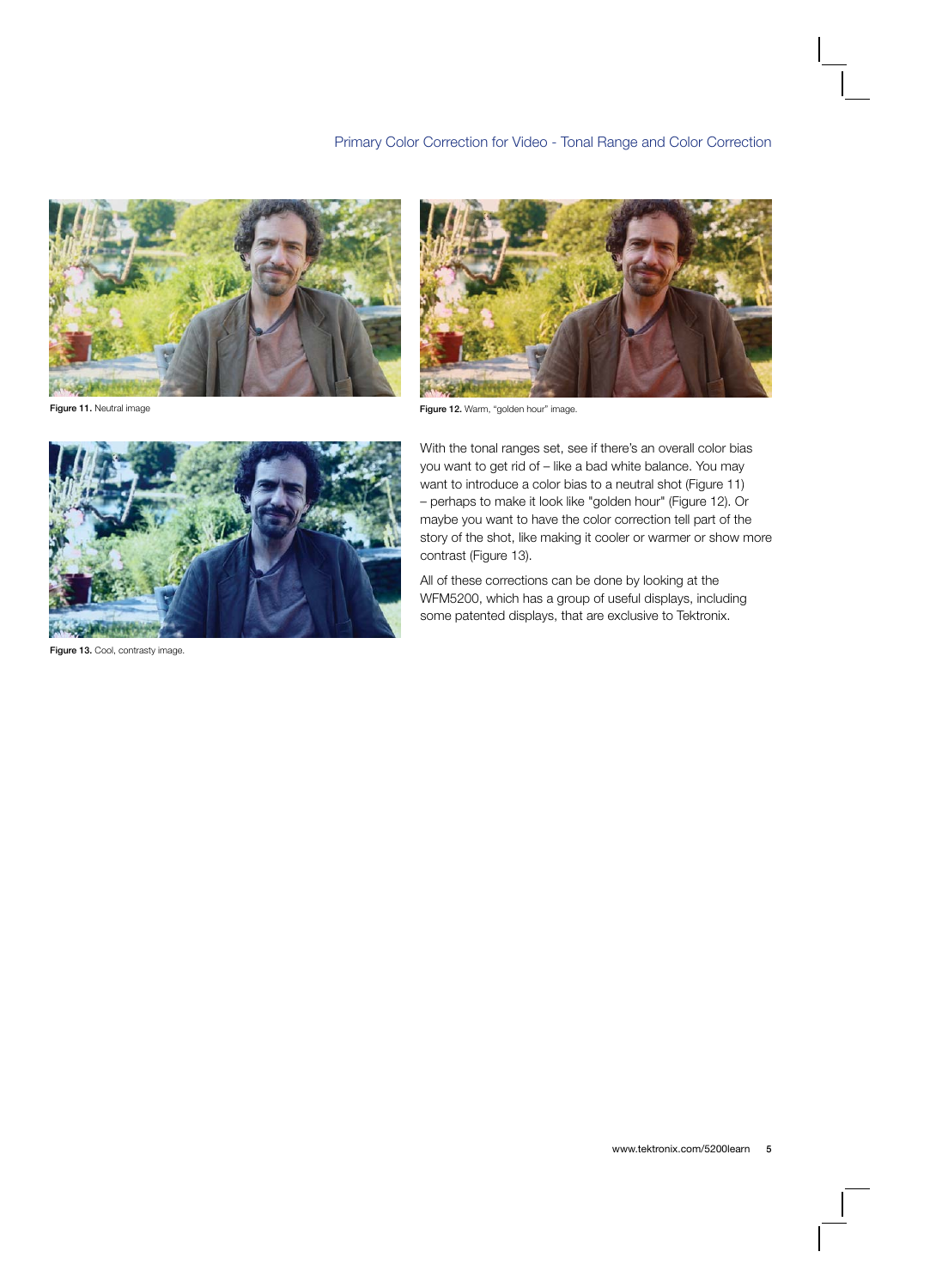



Figure 14. Misbalanced Chip Chart. Notice the clipping at the top of the blue (right) Figure 15. Balanced Chip Chart. channel. And how the blacks and midtones are elevated compared to the same shapes in the trace of the Red (left) and Green (middle) channels.



Figure 16. This is a fairly balanced image on an RGB Parade waveform monitor, but the image contains a lot of green grass, so the green channel appears to be elevated, but in the case of this particular image, is correct.

To understand how to use these Waveform Monitors, you have to know where the image is supposed to be in the first place. The RGB Waveform is probably the colorist's main Waveform Monitor of choice. The RGB Parade is like a regular waveform, but it shows the relative values of each of the red, green and blue channels. To form pure, balanced black, white or gray, you need to have equal amounts of each channel (Figure 15). In an RGB waveform, if the bottom of the blue channel is higher than the bottom of the other two, then you have blue in your blacks. If the red channel is a little higher at the top of the waveform than your blue or green channel, then your highlights are a little pink or red. For a lot of shots, all you have to do is line up the bottoms of each channel and the tops and you're balanced. There are exceptions, especially with shots with a lot of a specific color – like a huge swath of grass, for example (Figure 16). That shot will definitely have a stronger green channel. Also, shots with more clipping in one channel than another can be deceiving. You can see clipping as a flattening and brightening of the trace at the top or bottom of the waveform (Figure 14).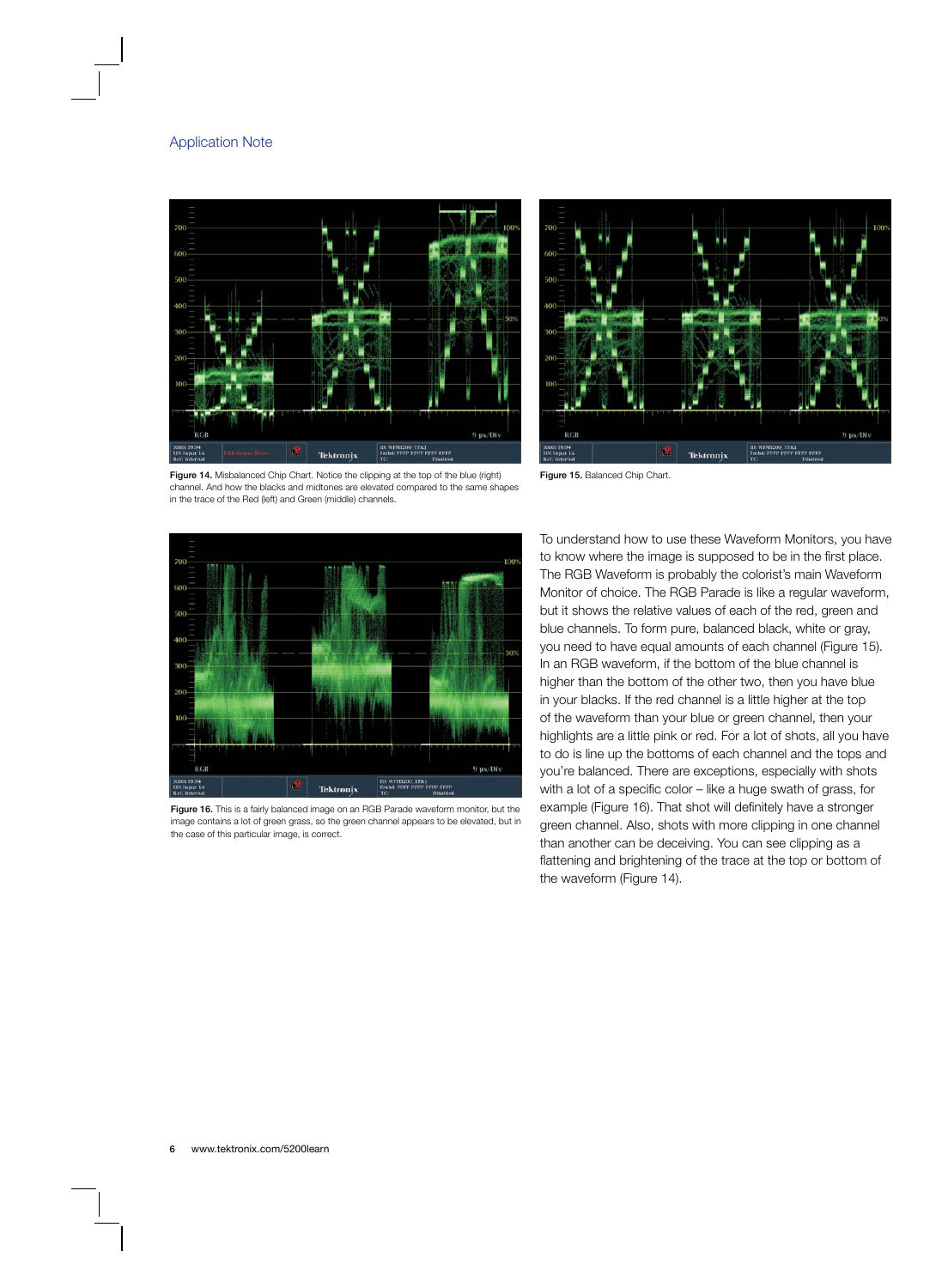

Figure 17. This Vectorscope is of a misbalanced Chip Chart. Because the Chip Chart is only made up of black, white and gray chips, the entire trace should be very close to the center. This image shows the trace skewed far off towards the blue vector, indicating a very blue image.



Figure 19. This is a Vectorscope of a typical image. An interview set in a backyard. The trace shows the red of the skin tones and the yellow/green of the grass and a bit of the blue sky.

Another way to balance colors is to look at a vectorscope. On a vectorscope, pure black, white and gray – no matter how bright they are – all sit at the center of the vectorscope (Figure 18). Generally speaking, the further from the center, the more vivid the color appears due to either saturation or value (Figure 17). The hue is shown by the rotation around the circle. You don't want the entire trace in the middle – that would mean it's



Figure 18. This Vectorscope is of a balanced Chip Chart. Note how close the entire trace is to the center of the vectorscope.



Figure 20. Tektronix's Luma Qualified Vectorscopes are an exclusive feature that allow you to show a vectorscope image for a specific tonal range. In this case, only up to 50 mv. So this is showing the shadows or darkest parts of the image.

just black and white – but as you manipulate the image while looking at the vectorscope you can see what parts need to sit closer to the center (Figure 19). An exclusive variation on the vectorscope is Tektronix's luma qualified vector, or LQV (Figure 20). This allows you to display just a specific part of the tonal range – like just the deep shadows or just the highlights – in the vectorscope, which I find really helps me to balance shots.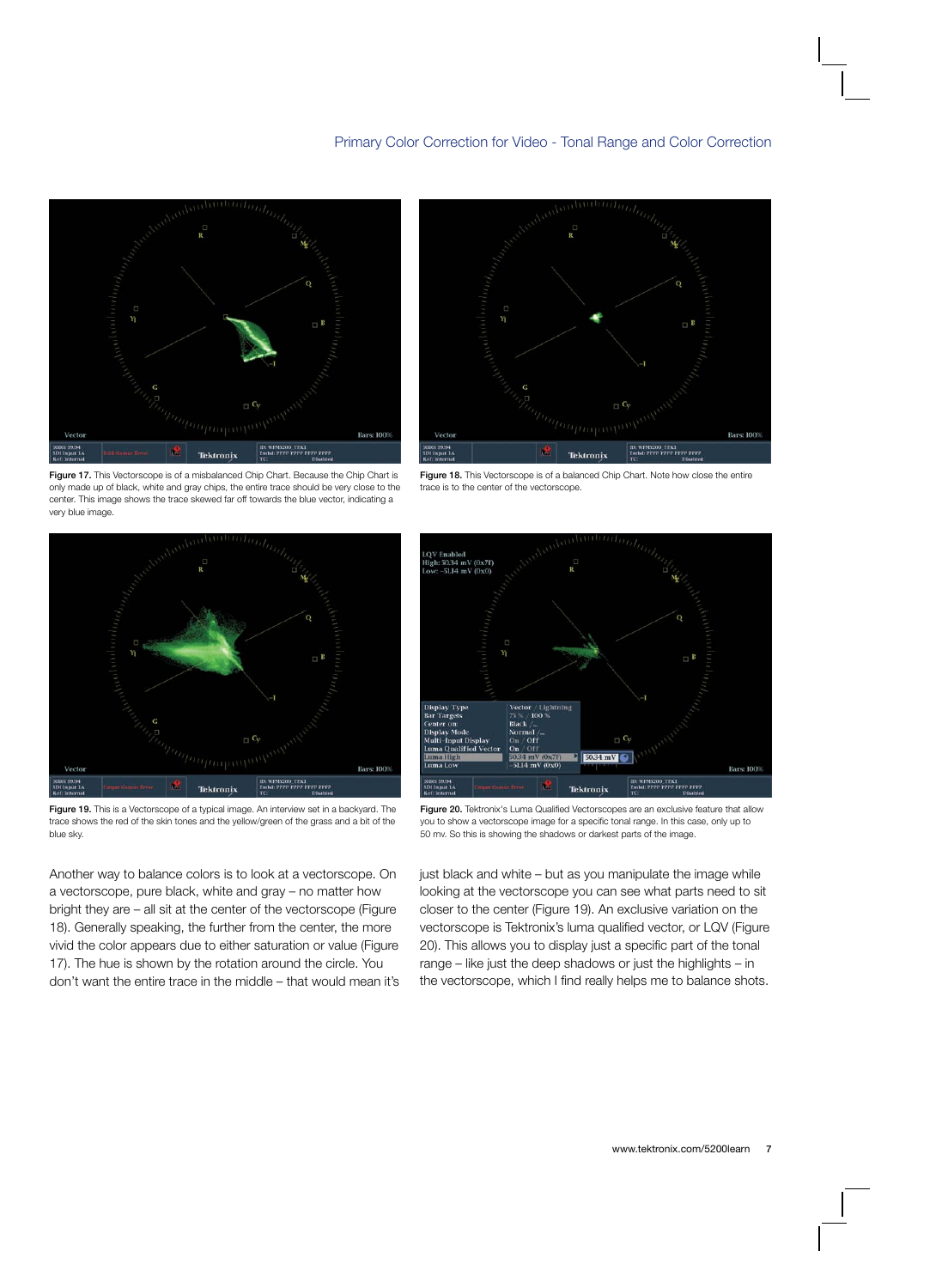



Figure 21. This is a Diamond display with a misbalanced chip chart with a blue cast Figure 22. This is a Diamond display with a balanced chip chart. to it.





Figure 23. This image is fairly well balanced, but because of the large amount of grass in the image, the trace is quite off-center in the bottom diamond, indicating a large amount of green in the image.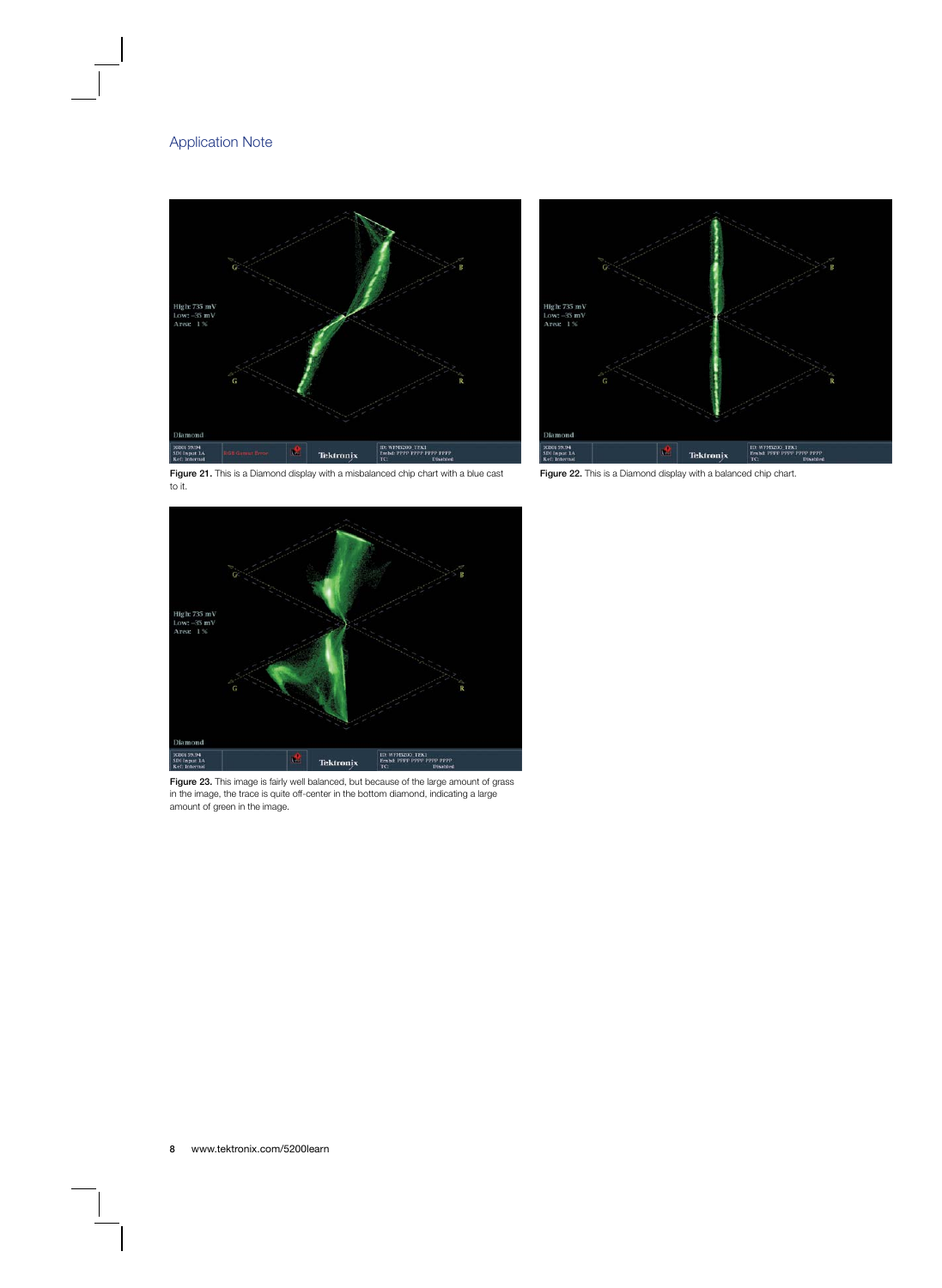



Figure 24. This is an RGB Waveform and Vectorscope of the same image with a lot of grass.

Be sure to check out the on-line demo of the Tektronix WFM5200 and the rest of the videos on the Tektronix web site

of grass.

by visiting www.tektronix.com/5200learn.